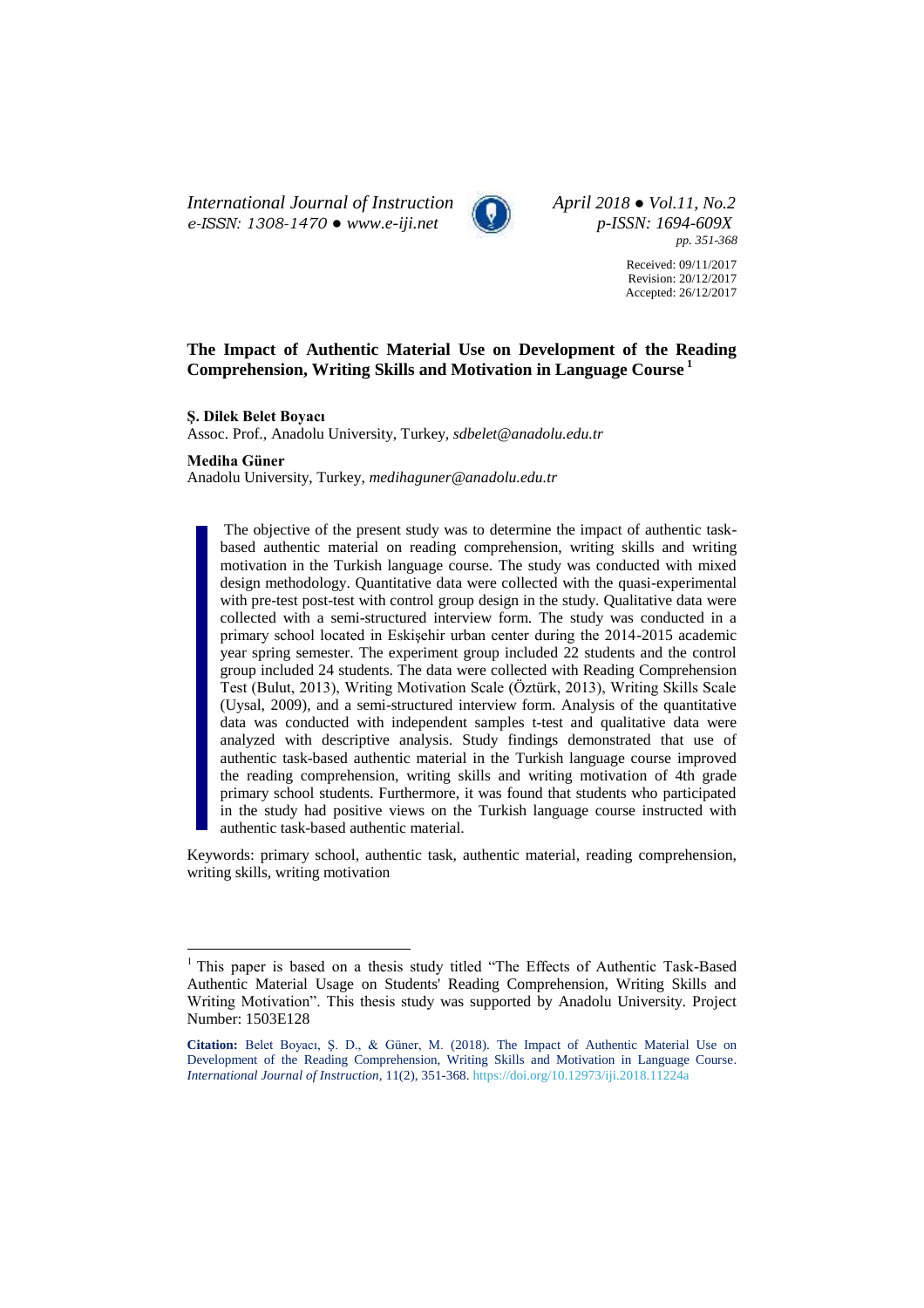## **INTRODUCTION**

It is clear that the most significant component of the 21st century educational approach is the synergy between the real world and the school environment (Bektaş & Horzum, 2012, p. 9). This component is essential due to the significance of knowledge, skills, attitudes and behavior acquired by the students at school level in the real world. One of the skills that are acquired at school is literacy skills which are intertwined with daily life. Reading is the most basic skill that an individual can utilize in every realm of his or her life. An individual is expected to read any material she or he encounters in daily life, not only those assigned in school. In the process of making sense of each written material in everyday life, reading skill is the most required skill of all. Furthermore, the writing skill is a skill that we need in every aspect of life in expressing our wishes, our desires, our thoughts, in providing information to others, celebrations, keeping a record of our memories and knowledge. Despite the importance of literacy in daily and academic life, it is a fact that students experience reading and writing problems in Turkey. The high number of students who received zero or very low scores in exams taken during graduation from the elementary, junior high and high schools according to the data provided by 2001 PIRLS (Progress in International Reading Literacy Study) and 2003, 2009, 2012 and 2015 PISA (Program for International Student Assessment) surveys and the high number of college graduates without reading comprehension skills demonstrate the problems in development of required skills, especially the reading comprehension skill, in native language and reading education in Turkey. The students in Turkey experience reading comprehension problems and the activities and studies related to the acquisition of reading skills are inadequate in Turkey. Besides the reading skills, previous studies demonstrated that there are problems in the development of written expression skills as well (Alkan, 2007; Volman, van Schendel and Jongmans, 2006). Despite the problems in the development of writing skills and the inability of students to achieve the desired written expression skill levels, these problems are not adequately addressed in schools due to the difficulty of the development of these skills. Furthermore, this also leads to the low writing motivation among the students as well.

According to Caseley (2004, p. 5), there is a contradiction and inconsistency between the training at school and the experiences of the students in daily life. Due to this factor, students cannot observe real life relationships in the learning process at school. However, while literacy skills are so intertwined with life, it is not possible to conceive the fact that the methods of developing these skills could be disconnected from real life. Furthermore, the technological advances that are experienced in Turkey and in the world in the field of communications require the orientation of literacy skills education towards communication. In short, plans and programs that would be conducted for the development of literacy skills should be functional and aim the field of communications. The objective of the development of literacy skills should be to enable the individual to communicate with others and to benefit from these skills in all areas of daily life. Thus, using daily life materials, organizing activities and utilizing various tasks that can take place in the everyday life of the students would improve students' literacy skills and increase their motivation to use language skills. One of the approaches that aim to transfer daily life conditions to the classroom environment and to connect the students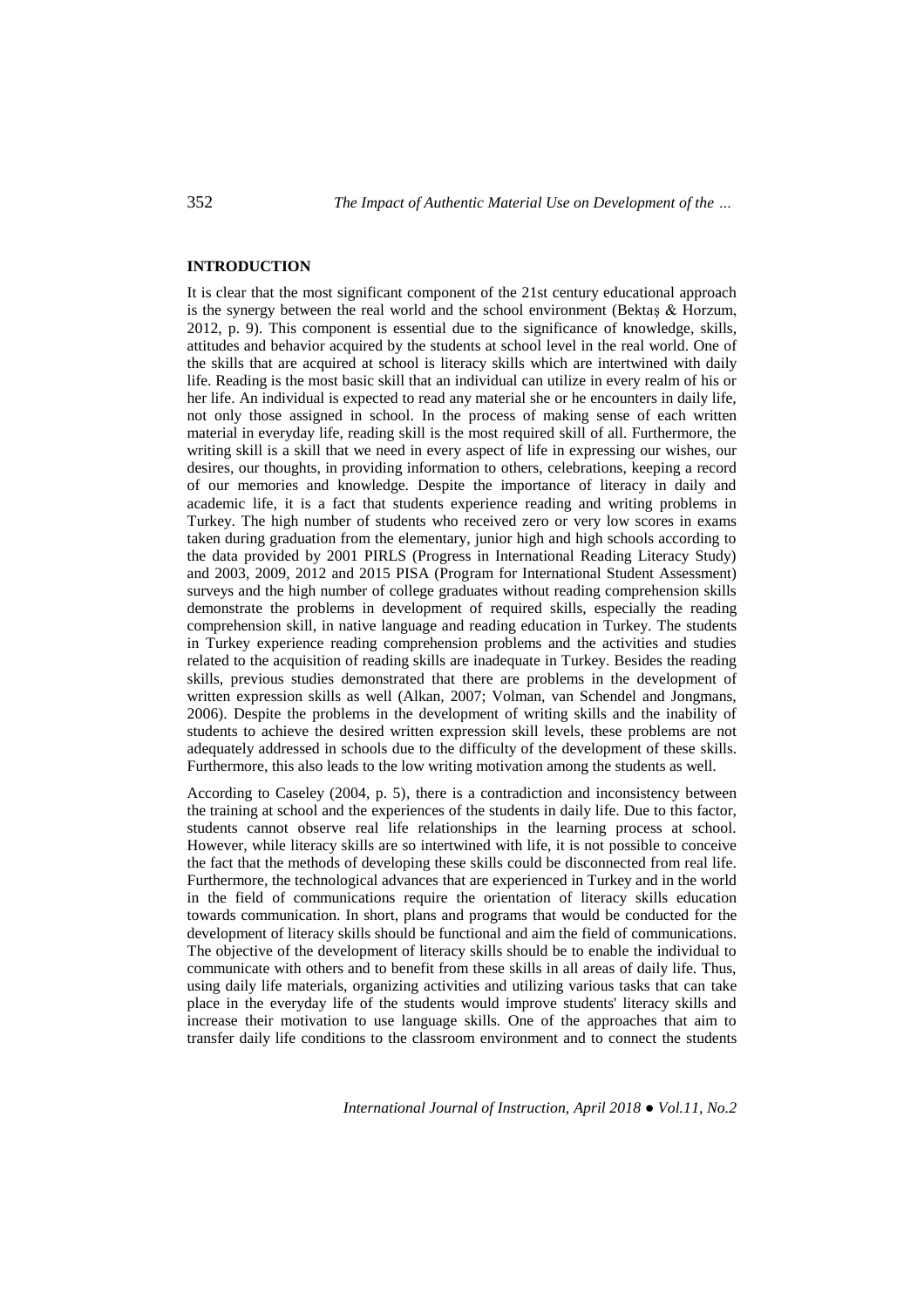## *Belet Boyacı & Güner* 353

with everyday life practices is the authentic learning approach. Authentic learning approach allows students to transfer the knowledge and skills they acquire at school to everyday life, thus rendering learning more meaningful.

Tackling with authentic and realistic activities that encourage students to collaborate in a complex structure shows that learning takes place in an authentic manner (Herrington, Reeves & Oliver, 2010). Authentic learning is based on authentic tasks and material. Authentic tasks are student-centered, interactive, intriguing, and daily life-based tasks. These tasks are also conducted using authentic material that possesses the same features. According to Cholewinski (2009, p. 286), the concept of authenticity is synonymous to real-life objects used to teach real life situations in a classroom environment. This concept focuses on the use of material that was not developed specifically for teaching purposes. Bacon and Finemann (1990, p. 502) defined authentic material as material produced by the individual, whose native language is the language instructed in the course, without any educational purposes. According to Lee (1995, p. 324), these materials are generally considered more interesting by the students since they were not produced for educational purposes and related to daily problems and activities. Considering the most general objective of language teaching process is to develop verbal and written communication skills, exposure of the students to the maximum volume of verbal and written material, deliberate use of daily material in the classroom to develop their skills is important in motivating the students and improving their ability to use the material they encounter in daily life to develop their skills consciously. Authentic materials provide students a natural language that helps them improve their communication skills. Through these materials, the natural use of the language is introduced to the students, and they are positively motivated about the language and the culture. These materials also contain cultural traits based on the intended use and the context in which they are used. The fact that the material contains the actual uses of the language allows the related culture to be reflected directly in the language. Furthermore, introducing daily material to the classroom environment attracts the interest of students.

As the students encounter the examples and material introduced in the classroom in daily life, instruction expands beyond the realm of the classroom. The students, who encounter the topics, examples and materials discussed in the class outside the classroom, would establish a connection between the course and their lives (Doğan, 2014). It should not be forgotten that such examples would contribute to the improvement of positive attitudes and motivation of the students in conveying the course knowledge to the daily life. Gebhard (1996, cited by Oura, 2001, p. 68) grouped authentic materials under three categories. Authentic audio/visual materials include TV commercials, quiz shows, video clips, cartoons, movies, soap operas, radio dramas and radio commercials. Authentic visual materials include slides, pictures, photographs, children's drawings, non-verbal street signs, skylines, magazine pictures, postcards, nonverbal picture books, and stamps. Authentic written materials are newspaper articles, movie commercials, astrology columns, sports news reports, obituaries, recommendation columns, lyrics, restaurant menus, street signs. According to Lee (1995, p. 325), the most important criteria in selection of authentic material are textual authenticity, adequacy of content, its suitability for the objectives of the course and availability.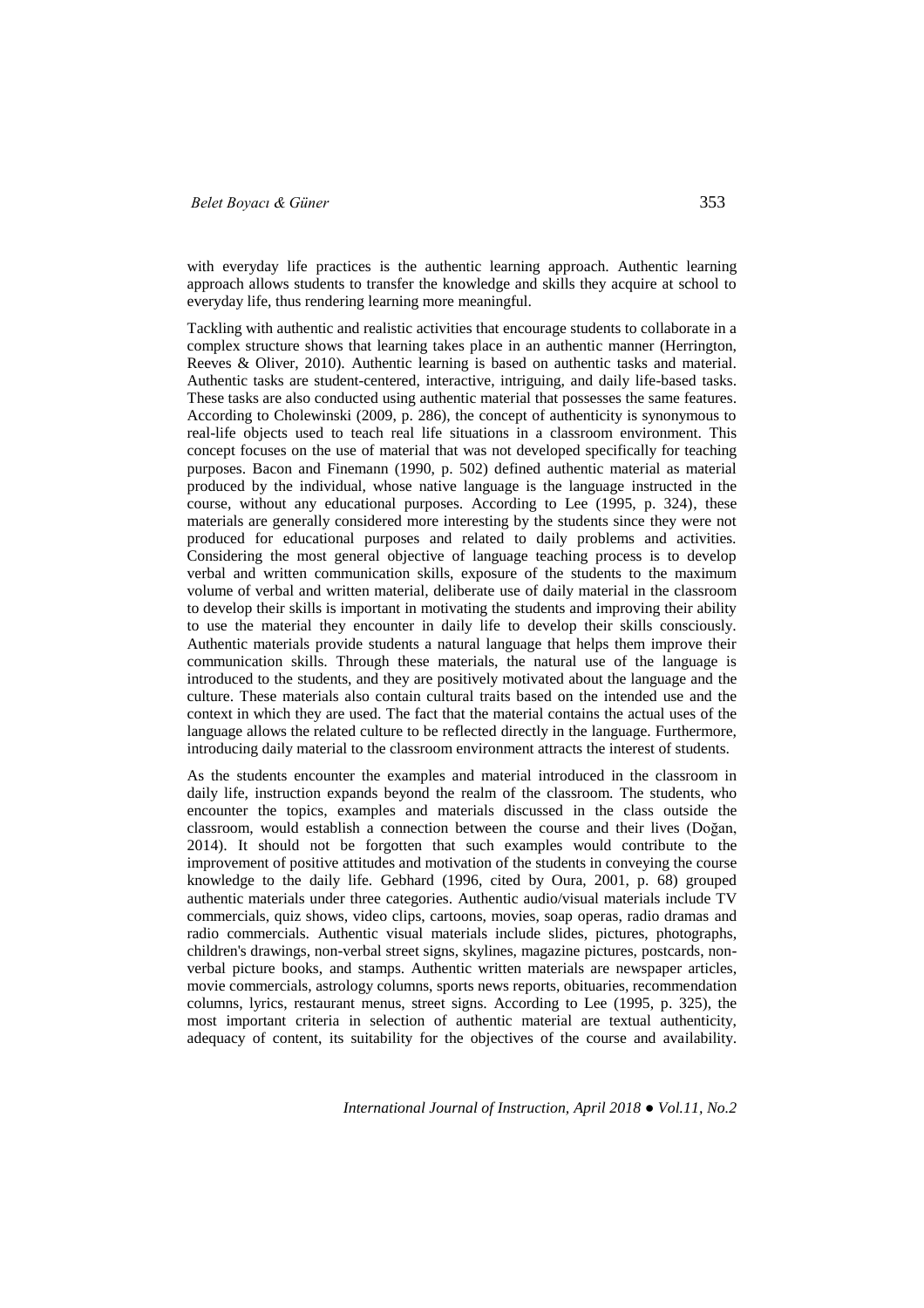However, when selecting the authentic material for use in the classroom, there are further issues that the teachers should consider. The most important of these issues is the requirement that the material should be used in a way that is similar to its use in the real world. This can also be called "real world purpose". For example, students should read a recipe not only to learn the words in that recipe or to improve their reading speed, but also to learn how to prepare the dish. Courses that are instructed using these materials should not focus on the instructional objective, but the instructional objective should be a part of the effort of the teacher to achieve the main objective by utilizing the material as it is used in a real-life situation. In other words, for the materials that are brought to the classroom environment to be considered authentic, teachers should organize authentic tasks for the use of these materials (Jacobson, Degener & Purcell-Gates, 2003).

Thus, the use of authentic learning in Turkish language courses would maximize the integration between the real world and the school environment via authentic tasks based on real world experiences and authentic material used in the real world and would allow the individuals to transfer literacy skills to every area of daily life. In fact, it was emphasized in the principles of Turkish language education that real-life events experienced by children should be included in the curriculum, the experiences of the child outside the school should be considered as an educational environment, and the courses instructed in this environment and related instruction process should take place in a natural environment (Demirel & Şahinel, 2006, p. 19). Furthermore, it is known that the daily life, past experiences of the child and all events that the child may encounter in daily life should be considered for the native language instruction to succeed. School prepares the students for life, in fact, school is life itself. Therefore, the topics in Turkish language courses can be constructed with the inspiration of every environment or material where the language is used.

Thus, the present study aimed to determine the effect of the use of authentic task based authentic material in Turkish language courses on students' reading comprehension, writing motivation and writing skills. Furthermore, the study aimed to examine the views of students on the use of authentic task based authentic materials in Turkish language courses. Based on the said objectives, the following sub-objectives were established:

1. Is there a statistically significant difference between the reading comprehension skills, writing skills and writing motivation of the study group, where authentic task based authentic materials were used in Turkish language course instruction, and the achievement of the students in the control group, where the authentic task based authentic materials were not used?

2. What are the views of students on the use of authentic task based authentic materials in Turkish language courses?

## **METHOD**

## **Research Design**

In the present study, a mixed design that included both quantitative and qualitative methods was adopted (Creswell, 2013, p. 217). The present study was conducted with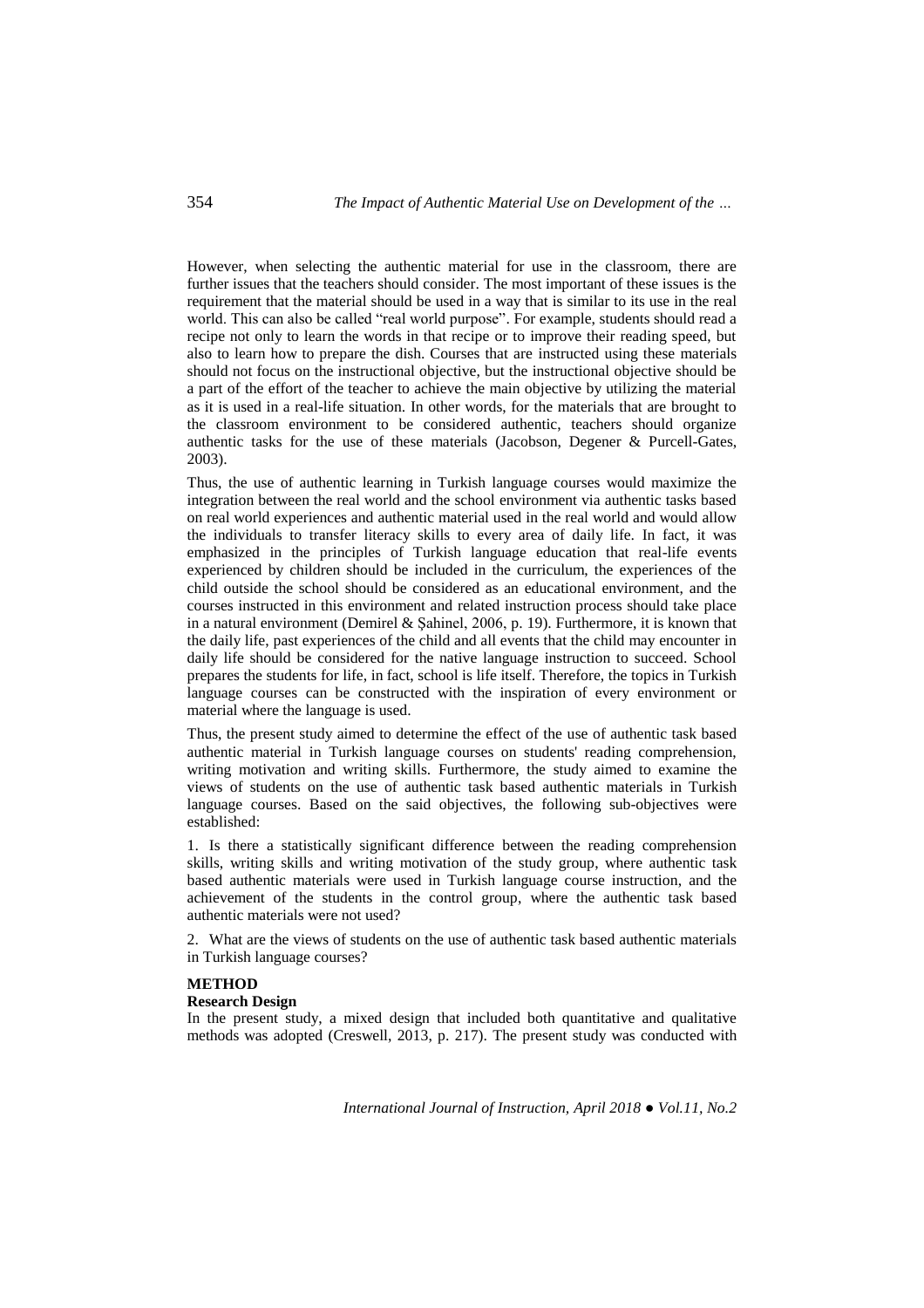explanatory mixed design. Study data were collected with conventional qualitative and quantitative designs; the study conducted with qualitative interviews was included in the empirical study. Qualitative interviews were conducted to support the empirical design. In other words, the present study necessitated both quantitative and qualitative data to address students' reading comprehension, writing skills and writing motivations, thus explanatory mixed design was utilized.

### **Study Group**

Study participants included 4th grade students, who attended a primary school in Eskişehir urban center during the 2014-2015 academic year spring semester. The participants were selected with the criterion sampling technique due to the difficulty level of the material and the complexity of the tasks that needed to be performed. Furthermore, the criteria such as age, socioeconomic level, and volunteering to participate in the study were also considered. The study group included 22, the control group included 24 students.

#### **Data Collection Instruments**

Data collection instruments were used to collect different types of data based on the research questions and study methodology.

### *Reading comprehension test*

The reading comprehension test, developed by Bulut (2013), was used in the study with the approval of the author. The reading comprehension test was designed based on 18 achievements such as "the student can distinguish the real elements from the imaginary ones in the manuscript she or he reads" and "the student can recognize the missing and unrelated information while reading." During the development of the test, Bulut (2013) initially designed a 54-item draft form. Following the pilot scheme, the item and test analyses were conducted. As a result of these analyzes, a total of 14 items were excluded from the test. Thus, the final Reading Comprehension Test included 40 items. Reading comprehension test included paragraph semantics, sentence semantics and word semantics fields. The average difficulty of the scores that could be obtained in the test is .65. This value indicates that the difficulty level of the test is moderate. Bulut (2013) calculated the KR-20 reliability as .90, the same figure was calculated as .84 in the present study. These figures demonstrated that the achievement tests can be used within the context of the present study.

### *Writing skills scale*

The writing skills scale, which was developed by Uysal (2009), was used in the study with the approval of the author. The scale included content, narration, organization, word selection and punctuation and grammar sub-categories. The scale criteria are evaluated by assigning 0, 1, 2, 3, and 4 points to the responses. The test was implemented both as the pre-test and post-test. The results of the pre-test that was conducted with 341 students were analyzed to determine scale reliability. Statistical analyzes demonstrated that the overall correlation coefficient for the scale was 0.94. In the present study, the writing skills scale was scored by three field experts, one of whom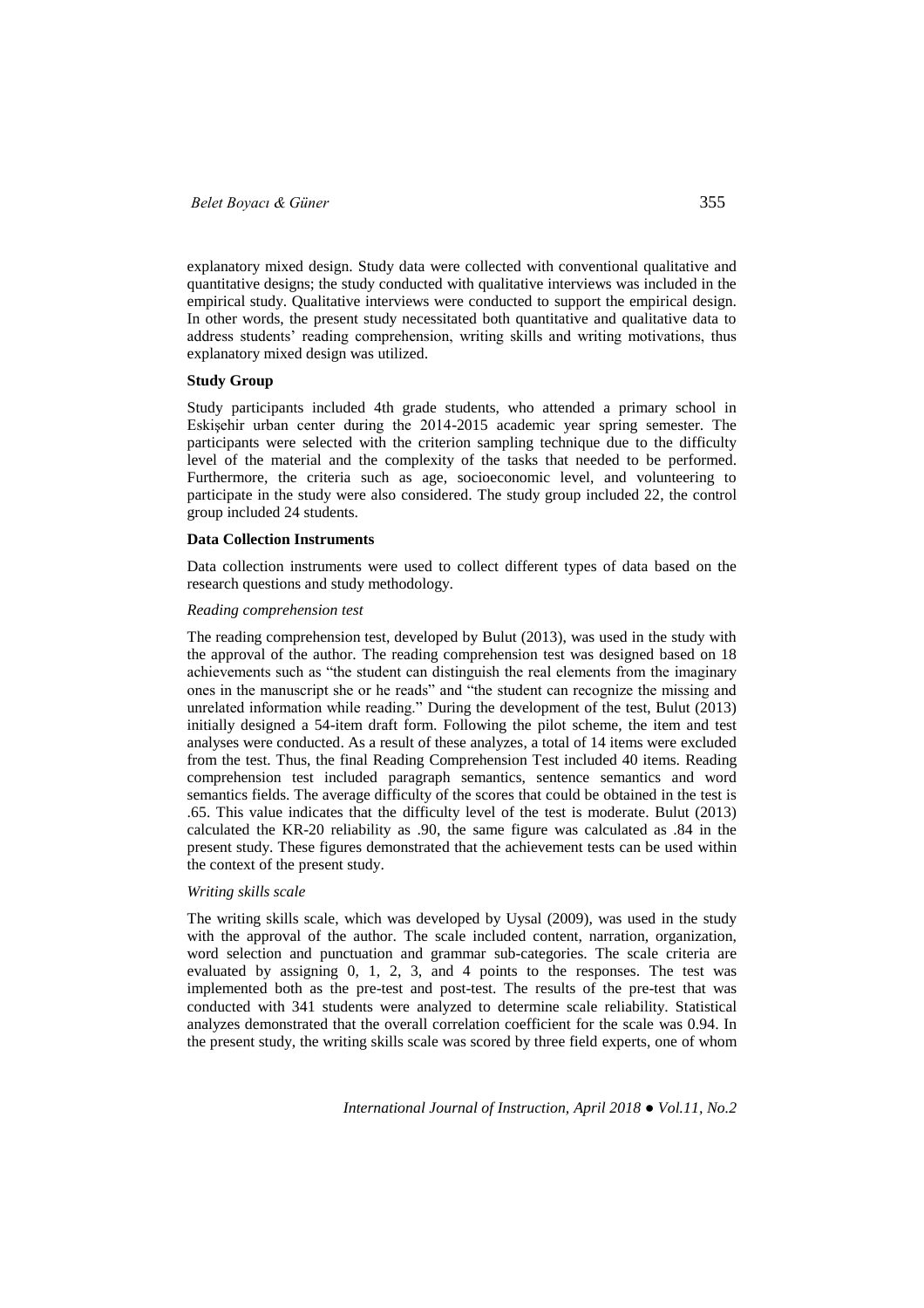was the author. 'Kendall Coefficient of Concordance' is used to determine inter-rater reliability in ordinal scales. Kendall W reflects a value between 0 (disagreement) and 1 (agreement) (Kendall & Babington Smith, 1939). Based on the calculated Kendall W concordance coefficients, the coefficients of agreement between the field experts varied between .86 and .99. These statistics demonstrated a high level of agreement between the raters.

## *Writing motivation scale*

The Writing Motivation Scale, developed by Öztürk (2013), was used in the study to determine the writing motivation of the students with the approval of the author. The original overall scale Cronbach coefficient is .81. In the present study, the scale Cronbach alpha reliability coefficient was calculated as .93. This scale is a 5-point Likert type scale including 5 factors. The factor loads of the scale that included 22 items vary between 0.42 and 0.75. The 5 scale factors explain 54.27% of the total variance.

### *Semi-structured interview form*

A semi-structured interview form was designed to determine the views of the students on the instruction of the curriculum using authentic task-based authentic material in the Turkish language course. When designing the interview form, the principles of ease of comprehension, focused questions, avoidance of multidimensional questions, using open-ended questions, avoidance of leading questions, designing alternative questions and probes, providing different types of questions and logical arrangement of questions were taken into consideration (Yıldırım & Şimşek, 2013 , p. 54). The interview form was applied to two students as a pilot scheme after the expert opinion was obtained and student responses were analyzed and the questions that the students were unable to comprehend were restructured. Finally, the interview form was applied to all students in the class, except the abovementioned two students.

### *Lesson plans and learning material*

When designing the lesson plans and learning material in the study, initially the literacy learning outcomes in "Innovations and Developments" and "Earth and Space" themes were identified. Then, based on the outcomes and authentic task based authentic material, lesson plans were developed for the relevant themes. The activities that were included in the plans completely utilized authentic tasks and material. The plan, developed based on the level of students, included tasks that the students could participate actively in the process and included authentic material such as children's literature works, newspapers, popular science books, children's magazines, scientific books for children, letters, cartoons, posters, brochures, handouts, invitations, commercials, movies, and internet sites. After the feedback was obtained from the field experts, the final plan was reviewed by the classroom teacher before implementation.

## *Empirical process*

Before the tests were conducted, the author observed the class for three weeks to ensure orientation. The research was conducted by the author and the necessary information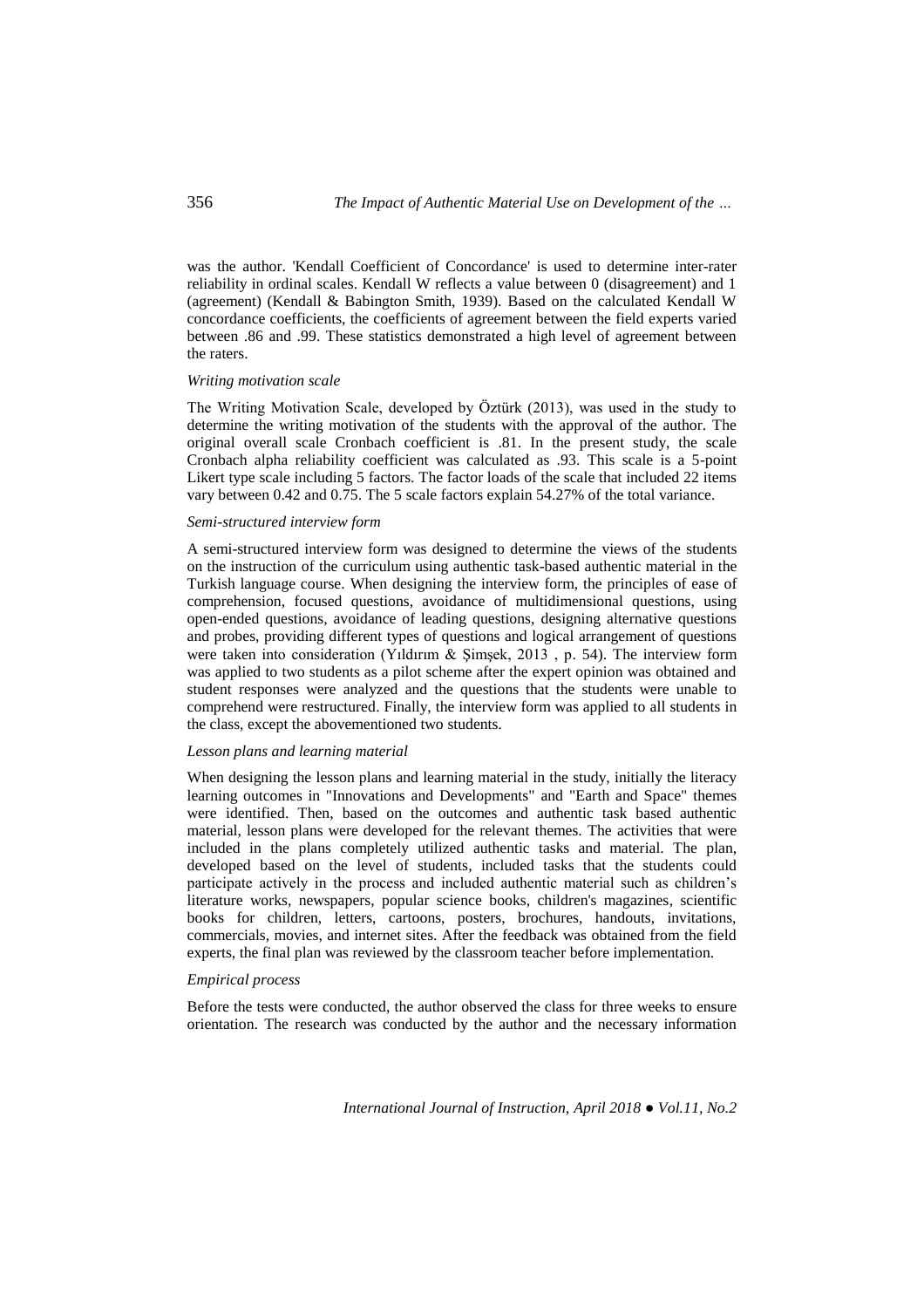was provided to the classroom teacher about the instruction of the Turkish language course within the context of the study. The empirical procedures were initiated, and the reading comprehension test and the writing motivation scale pre-tests were applied to the students and the students were asked to write an essay to determine their writing skills. The empirical process lasted for a total of 10 weeks and 60 class periods. The activities were organized with real-life material and based on the real-life literacy objectives of the students, in other words, the courses were instructed with authentic task based authentic materials. All activities conducted by the students were carried out with real life material, and every text that was read or written served a real objective. All texts that were read were selected from various journals and newspapers, every material watched and listened was selected from authentic material such as television and radio broadcasts. The students authored texts to inform others, read and wrote the game rules before playing a game, read recipes to cook a meal, wrote letters to communicate and share their emotions and ideas with each other, read and wrote to construct menus, newspapers and blogs in the class.

#### **Data Analysis**

In the analysis of the study data, the skewness and kurtosis values were examined to determine whether the collected data exhibited normal distribution and it was observed that these values were within  $\pm 1$  limits for the data collected with all data collection instruments. It was, thus, concluded that the data exhibited normal distribution and parametric tests were used (Tabachnick & Fidell, 2000; Büyüköztürk, 2010). Hence, independent samples t-test (Büyüköztürk, 2010, p.39) was used. Qualitative data on the instruction of the course (student views) were collected with semi-structured interviews. Descriptive analysis was used in the analysis of the obtained data. In descriptive analysis, which aims to organize, interpret and present the collected data, first the data are described, then these descriptions are explained (Yıldırım & Şimşek, 2011, p. 65).

#### **Study Validity and Reliability**

In mixed methodology, validity needs to be assessed for both qualitative and quantitative approaches (Creswell & Plano Clark, 2014, p.221). The present study was designed with mixed methodology, and thus, the validity and reliability studies were conducted based on the utilized data collection instruments. While the reliability of the reading comprehension test and writing motivation scale used in the quantitative dimension of the study were determined by Cronbach alpha coefficient, the writing skills scale were scored by three experts, one of whom was the author and 'Kendall Coefficient of Concordance' that aims to determine inter-rater reliability in ordinal scales was calculated. Kendall W reflects a value between 0 (disagreement) and 1 (agreement) (Kendall & Babington Smith, 1939). Based on the calculated Kendall W concordance coefficients, the coefficients of agreement between the field experts varied between .86 and .99. These statistics demonstrated a high level of agreement between the raters. Credibility instead of internal validity, transferability instead of external validity, consistency instead of internal reliability, and confirmability instead of external reliability were utilized for the data collected with qualitative data collection instruments in the study (Lincoln & Guba, 1985).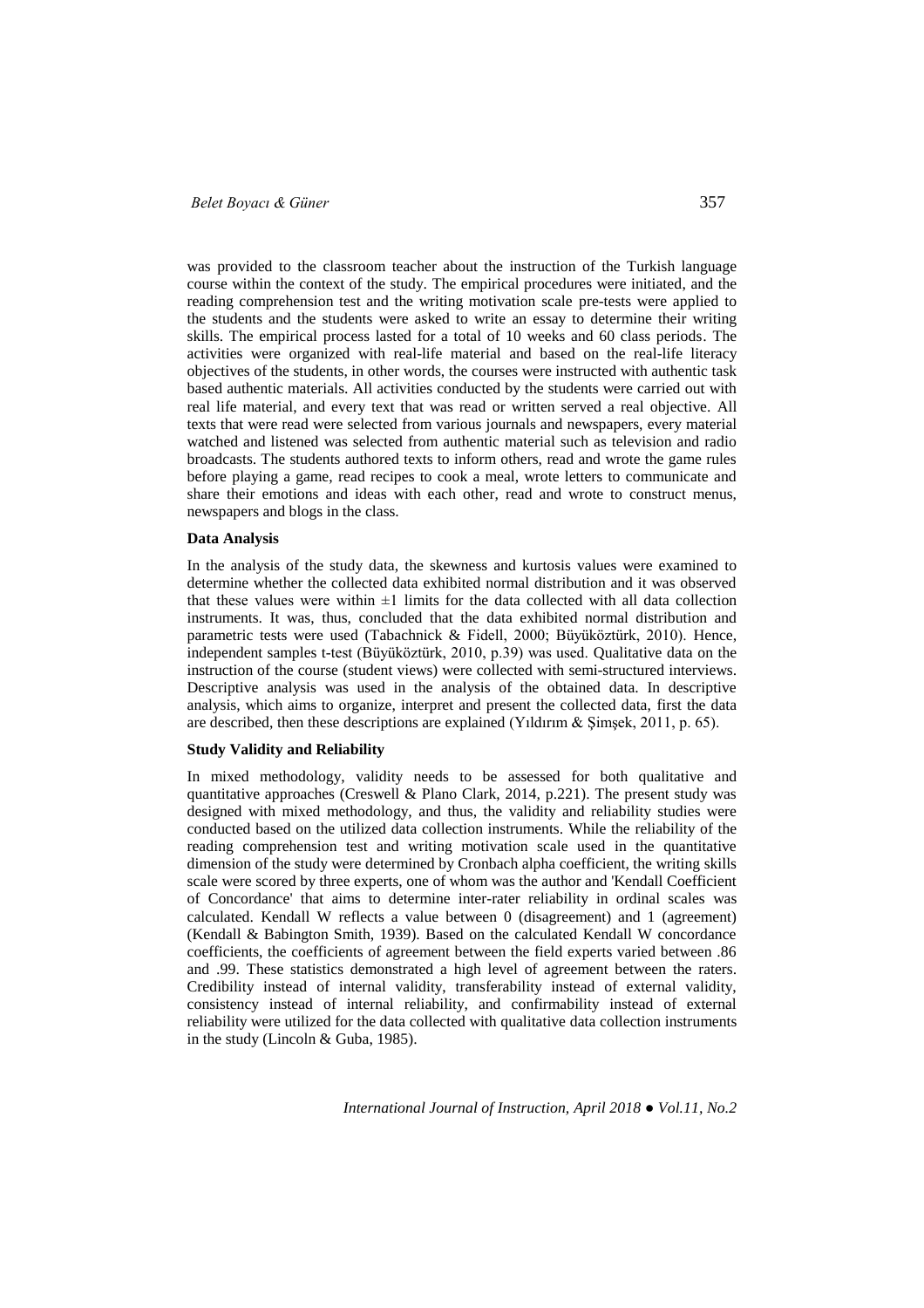## **FINDINGS**

## **Findings Obtained with Quantitative Data**

The reading comprehension test was applied to the students before and after the empirical process. It was found that there was no statistically significant difference between the reading comprehension pre-test scores of the students in the experiment and control groups ( $p$   $>$  .05). A t-test was conducted to determine whether the difference between the reading comprehension post-test scores of the students in the experiment and control groups was significant and the results are presented in Table 1.

Table 1

Independent samples t-test results on reading comprehension post-test scores of students in experiment and control groups

|                         |       |      |       |    | $Sig. (2-tailed)$ |
|-------------------------|-------|------|-------|----|-------------------|
| <b>Experiment Group</b> | 34.72 | 4.28 | 5.083 | 44 | $0.00\,$          |
| Control Group           |       | 5.54 |       |    |                   |
| n < 05                  |       |      |       |    |                   |

 $p < .05$ 

It was found that the "t" value, which was calculated to determine the statistical significance of the difference between the mean student scores obtained in the post-test in experiment and control groups, was statistically significant at 0.05 significance level. Based on this finding, it can be argued that Turkish language instruction that was conducted with authentic task-based authentic material was effective on development of reading comprehension skills of the students in the present study.

The students in the experiment and control groups were asked to write an essay before and after the empirical process in the study. The essays were scored using the writing skills scale that was developed by Uysal (2009) by three field experts, one of whom was the author. The pre-test and post-test data were analyzed and interpreted with SPSS software. It was found that there was no statistically significant difference between the pre-test scores of the students in the experiment and control groups (p> .05). The t test was applied to determine whether the difference between the writing skill post-test scores of the students in the experiment and control groups was significant and the results are presented in Table 2.

Table 2

Independent samples t-test results on writing skills post-test scores of students in experiment and control groups

|                         |       |       |       | df | $Sig. (2-tailed)$ |
|-------------------------|-------|-------|-------|----|-------------------|
| <b>Experiment Group</b> | 53.59 | 13.90 | 2.948 | 44 | 0.005             |
| Control Group           | 39.05 | 18.90 |       |    |                   |
| $\sim$                  |       |       |       |    |                   |

 $p < .05$ 

It was found that the "t" value, which was calculated to determine the statistical significance of the difference between the mean post-test scores of the students in the experiment and control groups, was statistically significant at 0.05 significance level. Based on this finding, it can be argued that Turkish language instruction with authentic task-based authentic material affected the development of students' writing skills in the study.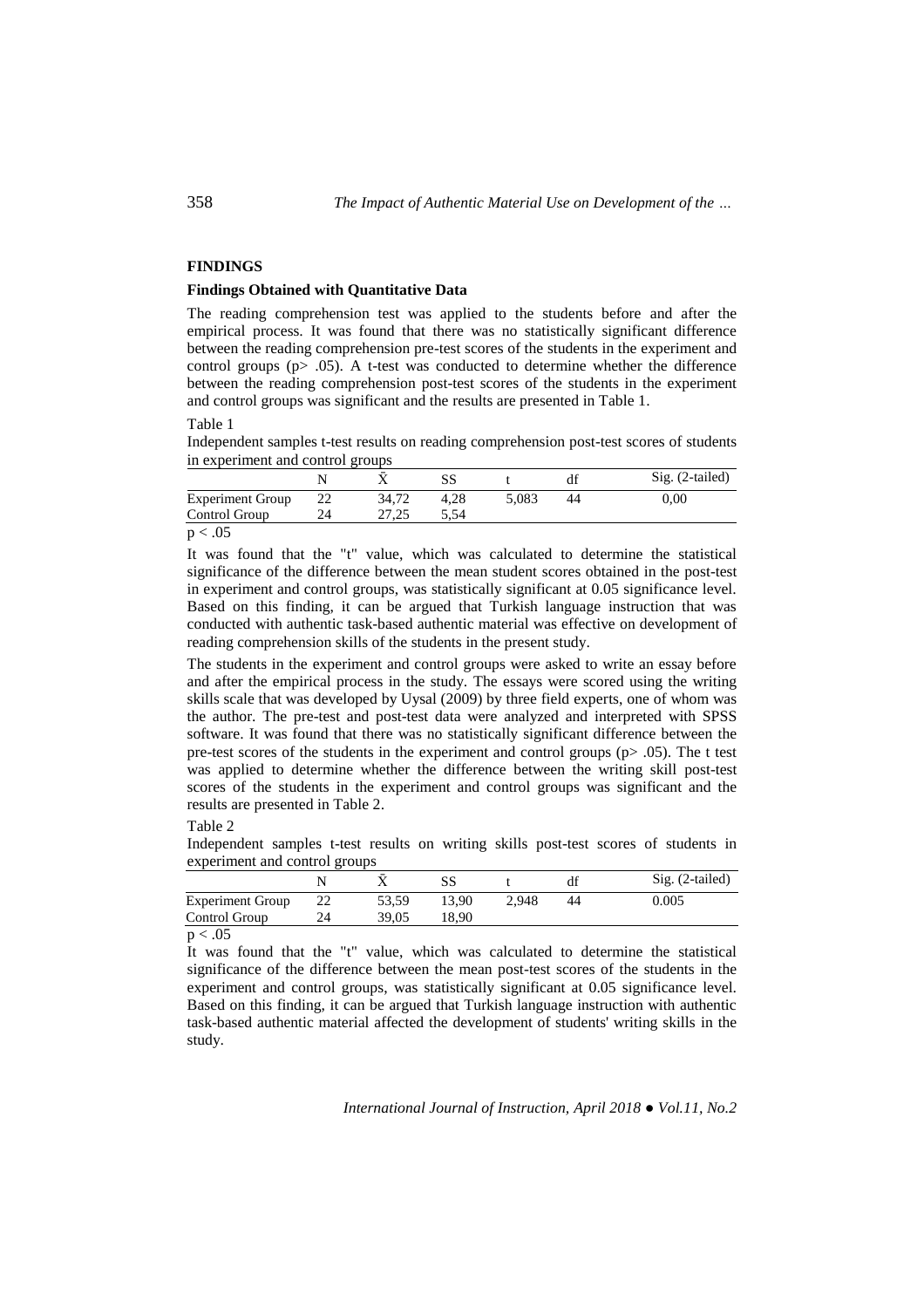The writing motivation scale was applied to the students in the experiment and control groups before and after the empirical process. It was found that there was no statistically significant difference between the writing motivation scale pre-test scores of the students in experiment and control groups ( $p > .05$ ). A t-test was conducted to determine whether the difference between the writing motivation post-test scores of the students in the experiment and control groups was significant and the results are presented in Table 3.

Table 3

Independent samples t-test results on writing motivation post-test scores of students in experiment and control groups

|                         |    |        |      |        | df | $Sig. (2-tailed)$ |
|-------------------------|----|--------|------|--------|----|-------------------|
| <b>Experiment Group</b> | 22 | 101.27 | 4.78 | 12.196 | 44 | 0.000             |
| Control Group           | 24 | .54    | 8.11 |        |    |                   |
| n < 05                  |    |        |      |        |    |                   |

 $p < .05$ 

It was found that the "t" value, which was calculated to determine the statistical significance of the difference between the mean post-test scores of the students in the experiment and control group, was statistically significant at 0.05 significance level. Based on this finding, it can be argued that Turkish instruction with authentic task-based authentic materials was effective on students' writing motivations in the study.

## **Findings Obtained with Qualitative Data**

The themes that emerged in the study were grouped under five main themes as follows: "My authentic Turkish language course", "My authentic materials", "My authentic tasks", "My literacy skills" and "How can it be better". Findings were summarized by including direct quotes of the participant statements.

#### *My authentic Turkish language course*

Analysis of the views of the students about the Turkish language course that was instructed with authentic task-based authentic materials demonstrated that the students described the Turkish course as 'very good', 'entertaining', 'instructive, informative, and beneficial' and 'similar to real life'. Dilek expressed her thoughts on the Turkish language course instructed with authentic task-based authentic material as follows: "*The Turkish course was great in this semester. We read, we wrote. It was fun. Because the fact that what you brought to the class was similar to the things we use in daily life and these were informative was great and the things you brought to the class were always very useful in our normal life, so we were never bored, it was great*."

### *My authentic materials*

Analysis of the views of the students on authentic task-based authentic material, in other words, the course material, demonstrated that students considered these materials as 'similar to the articles used in daily life', 'educative-instructive', 'nice', 'entertaining', 'impressive', 'different', and 'goal-oriented'. Huseyin's thoughts on authentic, task-based authentic material were expressed as follows: "*For example, we brought the objects we normally use in our daily lives to school and used those to read and write. I liked that*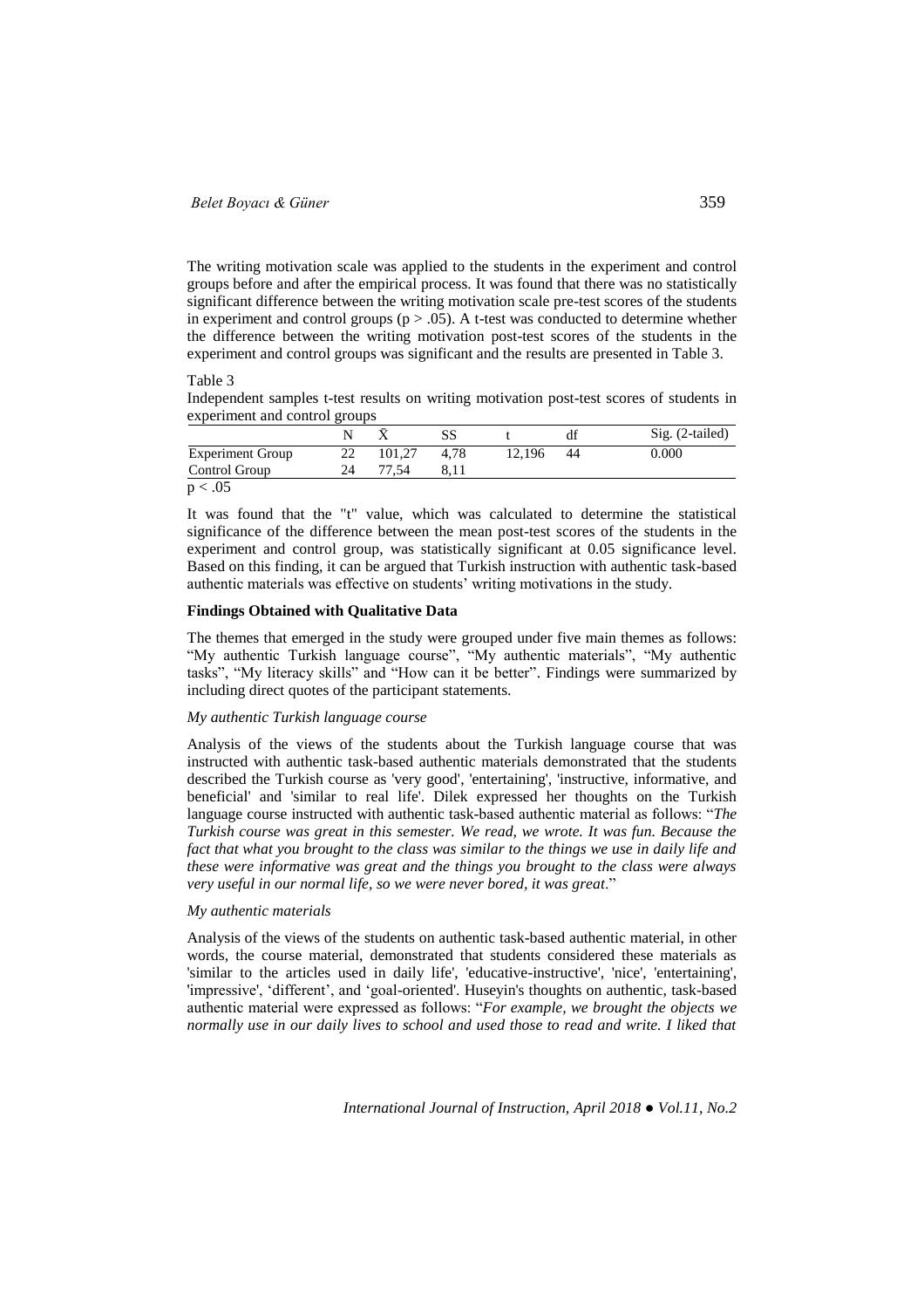*very much. Because when I wanted to read a newspaper, I did it without knowing anything about the subject before, therefore I had no purpose, but when I brought the newspaper to school and read it after discussions on the subject, I read it with a purpose and I liked it a lot.*"

#### *My authentic tasks*

Findings on the student views on the activities conducted with authentic task-based authentic material were grouped under 4 sub-themes: 'Activities that the Students Liked,' 'Activities that the Students Disliked', 'Activities that the Students Found Difficult' and 'Activities that the Students Found Boring'. Analysis of the views of elementary school students on the instruction of Turkish language course with authentic task-based authentic materials demonstrated that the two most interesting activities for the students were creating books and reading and writing letters, and it was observed that the students liked the fact that their activities were observed by the others in the environment. Analysis of the negative views of the students on the activities conducted with authentic task-based authentic materials demonstrated that the majority of the students complained about the long texts. Most students stated that they experienced difficulties when creating books and reading-writing long manuscripts. Majority of the students were bored while reading and writing long manuscripts and spending time on the internet. Kübra expressed her views on the Turkish language course instructed with authentic task-based authentic material as follows: "*I liked the letters and posters very much. Because I had a lot of fun doing it, so it was fun. I also liked the fact that what I wrote was read by others. I liked doing useful things for other people. We draw and hang posters for others to make sure that they eat healthy and designed books for younger students to introduce animals, so they benefited from it as well*."

### *My literacy skills*

Views of the students on the effect of Turkish language courses conducted with authentic task-based authentic materials were grouped under two categories: Views on reading skills and views on writing skills. Analysis of the views of the students on the effect of Turkish language course conducted with authentic task-based authentic materials on reading skills demonstrated that more than half of the students agreed that their reading comprehension skills had improved, half of the students stated that they now read faster and pay more attention to punctuation, almost one third stated that they are more willing to read, some students stated that they now love reading more than before, enjoy reading more, read more in their daily lives and their reading skills are permanent. On writing skills, half of the students stated that they now write more carefully, some students stated that they write better, and some others stated that they write with higher comprehension levels, they like to write, write faster and pat more attention to punctuation when writing. Ayşe expressed her views on the developments in her reading skills as follows: "*My reading improved, I now understand what I read, before, I didn't, I just read and moved on, now I comprehend it better. What I read is similar to what I do in my daily life, so I enjoy these better. Now I read willingly. I now wonder about what we will read. I always want to read more.*" Erdal said the following about the improvements in his writing skills: "*My writing improved a lot. My script*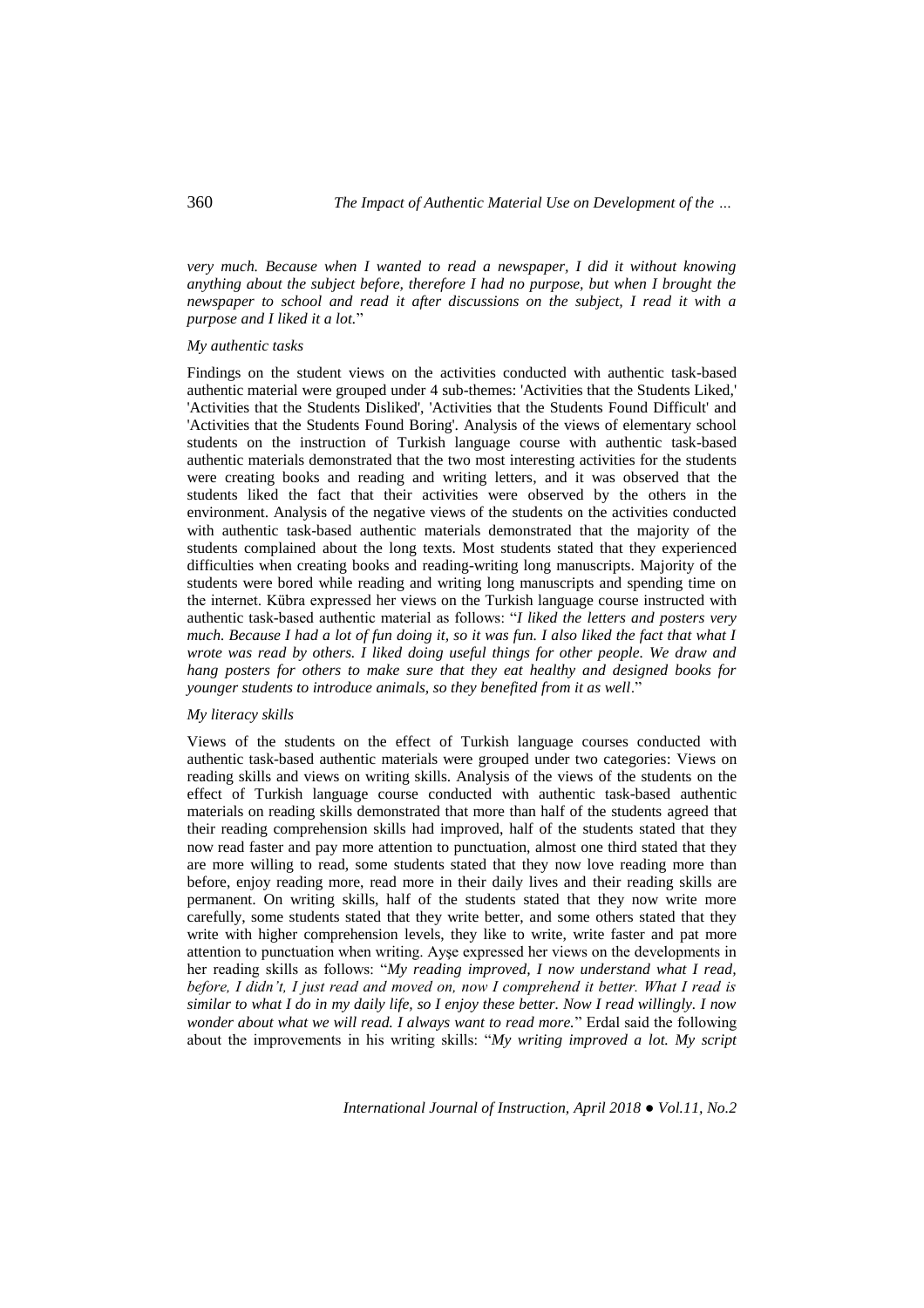## *Belet Boyacı & Güner* 361

*became even better. I also know that we do not write for the sake of it, now I am willing to write. I love it so much. Of course, I did not write as randomly as I wrote before, I paid a little more attention since other people would see what I wrote*."

#### *How can it be better?*

The recommendations of the students about the Turkish language course instructed with authentic task-based authentic material were grouped under the following 4 sub-themes: 'Properties of the course material', 'Practical activities that can be conducted in the course', 'General Recommendations' and 'Others'. Analysis of the recommendations of the students on the instruction of Turkish language course with authentic task-based authentic materials demonstrated that students mostly recommended the use of shorter texts and the availability of the chat function in the internet blog designed for the course. About in-class practices, students suggested to author more books and the distribution of the posters and brochures they created throughout the city and the students wanted to write letters more often and to a larger number of individuals. Furthermore, they requested to promote the internet blog they created and inclusion of their videos in the blog. Ayşe recommended the following on the instruction of the Turkish language course with authentic task-based authentic material: "*I would like to hang the posters we created on the streets. I would like to distribute the brochures to everyone on the streets, let everybody see our class journal. Then, for example, we organized nature, environment, arts or other clubs, and I would like to organize a rally for the preservation of the nature. I mean, I would like more people to see the things we did*."

#### **DISCUSSION**

The objective of the present study was to determine the effect of authentic task-based authentic material on reading comprehension, writing motivation and writing skills in Turkish language course. One of the results of the present study that was conducted to determine the impact of authentic task-based authentic material use in Turkish language course demonstrated that authentic task based authentic material were effective in the development of reading comprehension and writing skills. This finding provides a significant contribution to the literature. Because, according to Uluğ (2000, p.32), reading skills are the most important means of achieving success at school and the most important tool to acquire knowledge at the same time. Furthermore, reading skills are also quite effective in increasing the overall success of the educational process, improving the vocabulary, and developing the ability of learners to comprehend the grammatical structure of the language (Stadler, 1980, p. 328). Writing skills are the most difficult and complex skills to acquire, and therefore, it is necessary to assign a distinct time and attention for the training of these skills. These skills also determine the quality and improvement of listening, speaking and reading skills (Dara, 2000, p. 23).

The effect of authentic task-based authentic material on the development of basic language skills in native language instruction was investigated and parallel results were obtained (Biggs et al., 2008; Karadağ & Kayabaşı, 2011; Ünlüer & Yaşar, 2012). In a study conducted by Doğan (2007), a listening training program that included authentic tasks and materials was developed to improve the listening skills of junior high school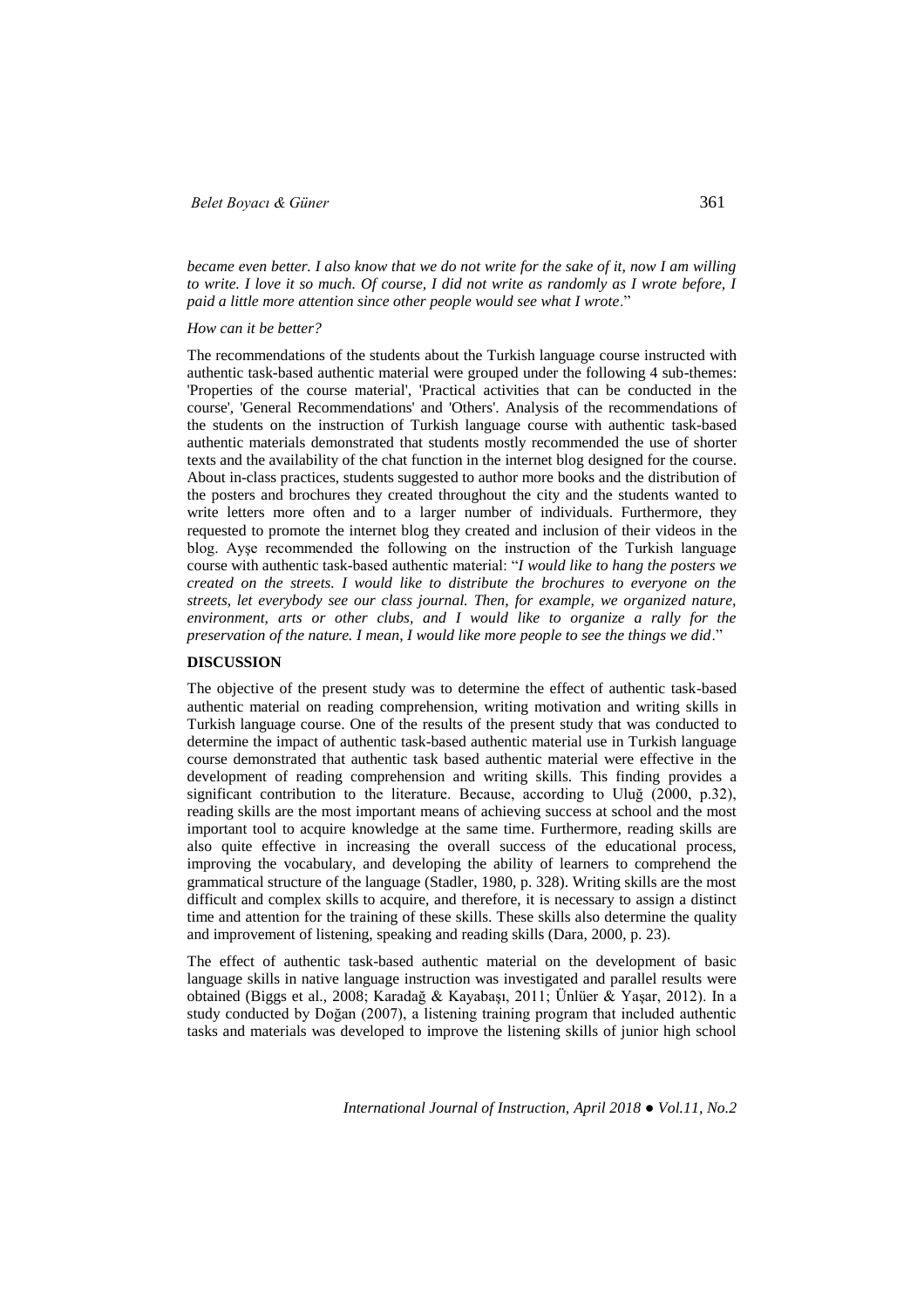students. Material such as stories, subway announcements, weather and news reports, drawings, interviews, address descriptions, radio theater, commercials, dictation and shopping problems that are were frequently used by the students in their lives were used to improve their listening skills in the study. Study results demonstrated that the training program that was designed with these materials was effective on the development of students' listening skills. Consistent with this finding, Dogan (2007) stated that authentic material taken from daily life can be used effectively in the development of basic language skills of the students in mother tongue courses. In a study conducted by Gambrell et al. (2011), the effect of correspondence with letter, an authentic task, on literacy skills of the students was investigated. In the study, students established a pen pal and corresponded with this individual for a period of time.

The results obtained from the study suggested that such authentic tasks significantly supported the development of students' literacy skills. Berardo (2006) also noted that the use of authentic material was quite useful in improving reading skills and motivates students for future reading. Purcell-Gates and Duke (2004) organized authentic reading and writing activities in a science course and demonstrated that students achieved a higher progress in reading, comprehension and writing skills (Cited by Duke et al., 2006). Siegel (2006, p. 68) stated that due to the requirements of our age, all literacy forms should be included in the development of language skills. The material that would be selected for the development of language skills in Turkish language courses should include material that the students encounter in their daily lives outside the school (Tüzel, 2013, p.135). Authentic tasks and materials allow students to learn a language better and become fluent in this language faster. Furthermore, authentic tasks and material make the students feel more confident since they are part of their daily life activities (Harmer, 1994, p. 57). It can be observed that implementation and studies on the use of authentic tasks and materials in language instruction mostly focused on the field of the instruction of a foreign language (Gilmore, 2011; Masood, 2013; Sabet & Mahfesat, 2012).

The results of these studies suggest that authentic tasks and materials have a positive effect on the development of language skills in the process of foreign language instruction. For instance, Masood (2013) investigated the effectiveness of authentic material in developing English writing skills of the students and found that authentic material improved students' writing skills, curiosity, motivation, and that daily life material were introduced to the classroom environment thanks to these materials and monotony caused by artificial texts in the textbooks was removed. According to previous studies, carefully selected and utilized authentic materials are extremely valuable for literacy classes. These materials increase the writing potential of the students and improve their listening comprehension skills (Sabet & Mahsefat, 2012). In a study conducted by Gilmore (2011) in a classroom for 10 months with 62 students, it was concluded that authentic materials and related authentic tasks were effective in the development of communication skills of the students. In the present study, it was concluded that authentic task-based authentic materials are effective in the development of reading and writing skills in the native language. Literature review would demonstrate that the findings of the present study are consistent with the results of similar studies on the development of language skills with authentic material.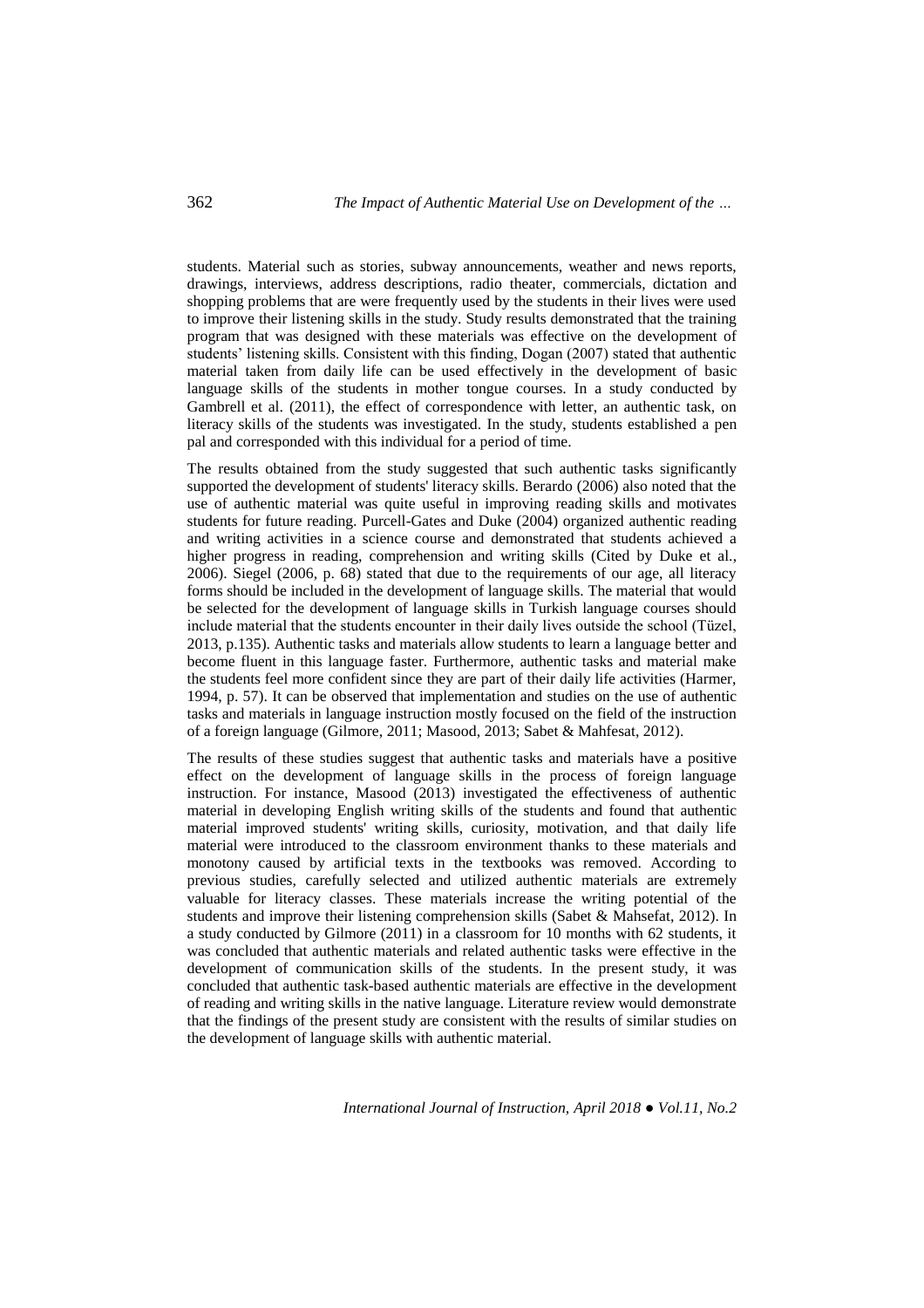## *Belet Boyacı & Güner* 363

In the present study, it was further found that authentic task based authentic material improved writing motivation. Since authentic tasks and material provided the language use at school and in the natural context, they improved students' motivations and learning levels (Erdem, 2006). Furthermore, authentic task based authentic material exposed the students to the natural use of the language, which meant that the language used at school and in the classroom was more relevant to the needs of students. These tasks and material, thus, increase the motivation of the students (Al Azri & Al-Rashdi, 2014, p. 252). This finding of the present study was consistent with the results of the study by Guariento and Morley (2001), who stated that especially when authentic material were not chosen with care by the teachers, use of this material would surprise the low-level students and decreased their motivation. However, in the present study, authentic materials were selected with care and according to the level of the students. Hanson-Smith (2001) stated that computers are considered as an authentic material in the computer-based education and this authentic material increases motivation as well. Peacock (1997, p.156) emphasizes that motivation significantly increases with the use of authentic material.

Based the qualitative findings of the present study, it was concluded that the participants' general views on the Turkish language course were positive and the authentic task based authentic material used in the Turkish course were considered to be fun, useful and similar to real life experiences. It was considered that the fact that Turkish language students experienced real-life activities in the classroom removed the prejudices of the students against the course, especially the fact that the course was not instructed strictly using the textbook and performance of the activities that were similar to their daily lives could be the reason why they perceived this method as entertaining. The above finding of the present study was also consistent with the results of certain studies in the literature. The qualitative data collected by Sabet and Mahsefat (2012) demonstrated that students exhibited positive attitudes and satisfaction towards authentic material. In the present study, it was determined that visibility of the student activities, creating books, reading/writing letters, reading and writing recipes and playing games were the activities that the students enjoyed the most, while most of the students stated that there was no activity that they disliked. Students did not like the fact that the reading texts were long, the activities were visible by everyone, and the short and inattentive letters they received from their pen pals. Most students expressed that they experienced reading difficulties due to the length of the texts and they were bored reading these texts. Furthermore, students also complained that they experienced problems during the activities of authoring books and designing posters. In addition, certain students also stated that they were bored of being on the internet all the time. This study finding is partially consistent with the results of the studies in the literature. In a study conducted by Ünlüer and Yaşar (2012), the students stated that they did not experience any difficulty in using authentic material in the class. Participants stated that their reading comprehension was improved, they were able to read faster and paid better attention to punctuation marks, they were more willing to read, they loved reading more than before, and they also stated that they wrote better, more attentively, understood their writing better and were more willing to write as a result of the use of the activities conducted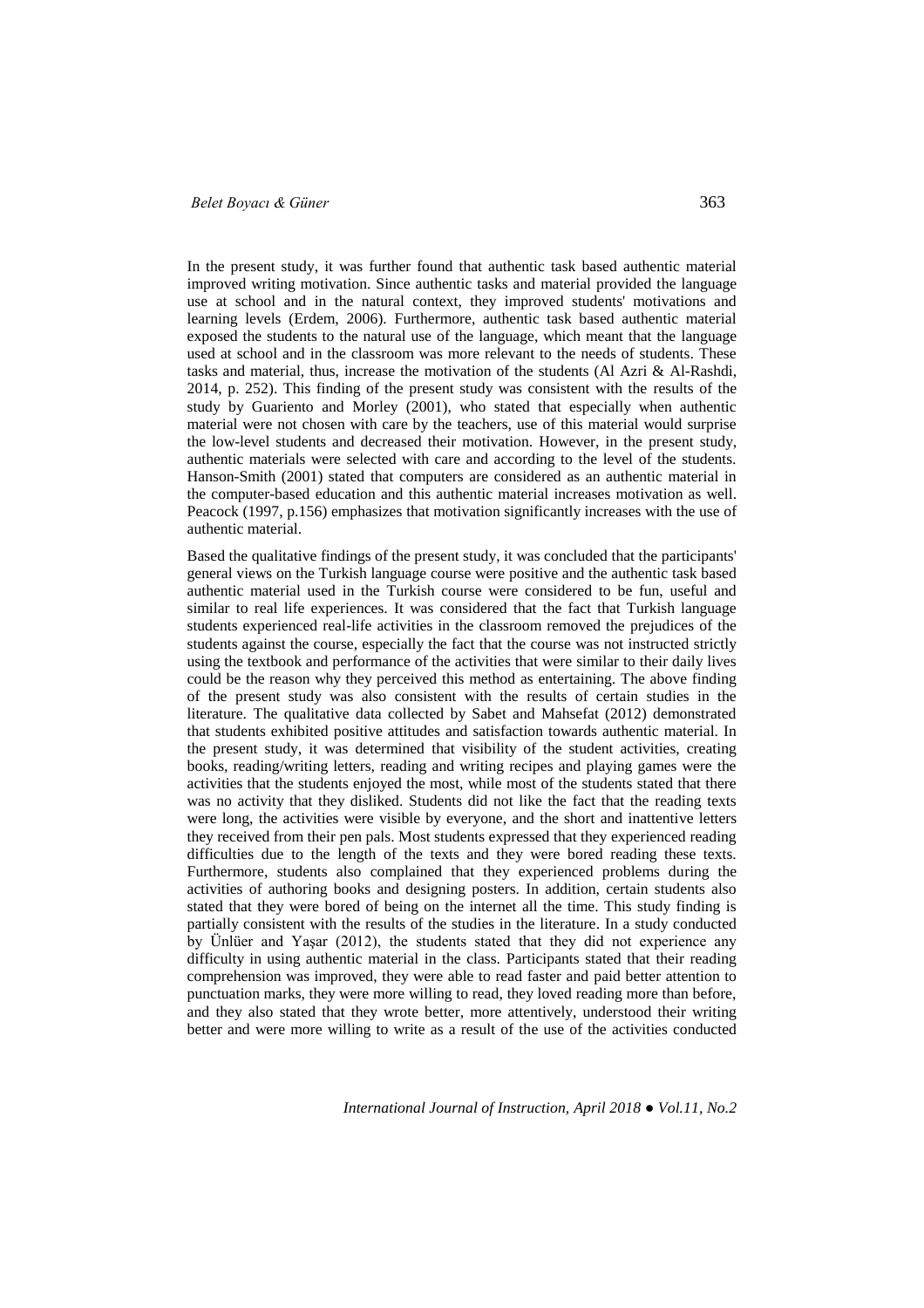with authentic task-based authentic material. Classroom teacher, on the other hand, stated that the use of reading texts that are used in daily life increased the interest of the students in reading, their reading comprehension, and reading speed and their writing skills improved and students began to write better, attentively and more willingly. In a study conducted by Karadağ and Kayabaşı (2011) with authentic material, interviews were conducted with the students after the study, and it was observed that authentic material primarily contributed to the development of the writing skills including other language skills, as well as their personal development. In the interviews conducted with the students in the present study, students recommended that the posters and brochures they created should be distributed throughout the city and they desired to write letters more often and to a greater number of individuals, to author a greater number of books, to promote their blog and stated that they preferred to tackle with shorter texts about the Turkish language instruction conducted with authentic task-based authentic material. One of the most important reasons why authentic task-based authentic materials are advantageous is that the activities conducted by the students are visible by others, motivating the students. That was why the students desired to get more people involved in the activities they conducted. Students also recommended that the selected texts should be shorter. Parallel to the said recommendation, studies in the literature concluded that short and simple sentences are easier to read when compared to long and complex sentences, thus, they are easier to learn and to perceive (Acarlar, Ege & Turan, 2002). Furthermore, the abovementioned study indicated that reasons such as the fact that reading on the frequently used screen complicates natural eye movements, continuous interruption of the reading on a screen, reflection of the ambient light from the screen, continuous glowing, combination of the partial information by the mind tire both the mind and the eye (Güneş, 2010). Güneş (2010) also stated that the length of the texts to be read on screen should be short.

Based on study findings, the following recommendations can be made: Authentic taskbased authentic material should be used in Turkish language courses to enable learners to use and improve their literacy skills. In-service training programs should be organized for teachers to use authentic task-based authentic materials in Turkish language courses. Thus, teacher contact meetings should be organized and cooperation with the education faculties in the universities should be maintained. The parents should be informed about authentic task-based authentic material and their awareness on the matter should be raised. Further research that would utilize different data sources can be conducted to determine the effect of authentic task-based authentic material on literacy skills. Studies that demonstrate the effect of authentic task-based authentic material on different grade levels and different language skills can be conducted.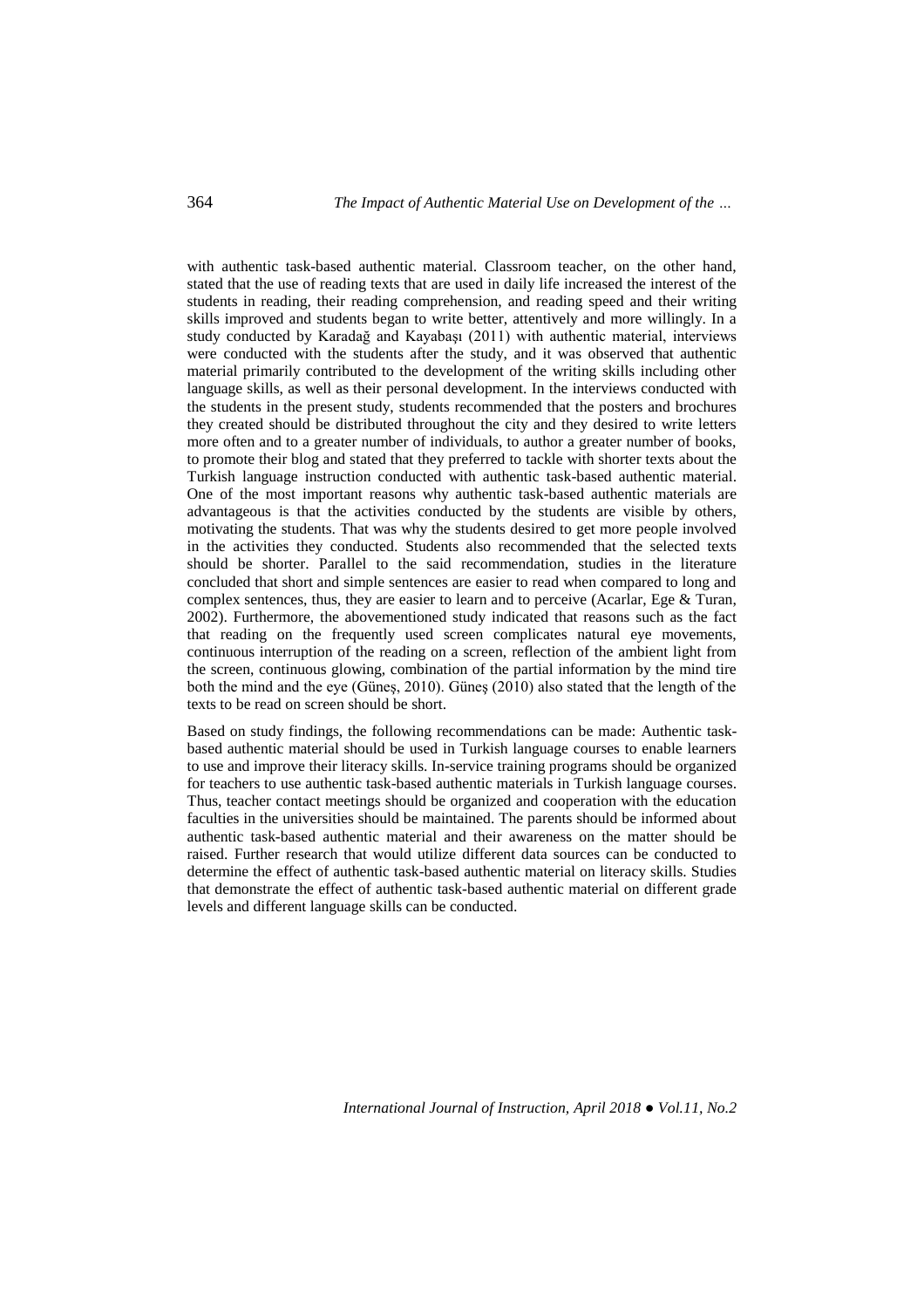#### **CONCLUSION**

A general assessment of study findings demonstrated that use of authentic task-based authentic material in Turkish language course improved reading comprehension and writing skills and writing motivation of 4th grade primary school students. Furthermore, it was identified that participating students had positive views on the Turkish language course instructed using authentic task-based authentic material. It was observed that the students found the authentic material similar to the material they encounter in their daily lives, and stated that they liked the activities of book creation and letter reading-writing. It was found that the students experienced problems and got bored with book writing and reading and writing long texts. Another finding obtained in the study was that students tend to comprehend better what they read or wrote, their reading was permanent, they read and wrote faster, loved reading and writing better after the instruction and were more motivated to engage in these activities, were more careful with the punctuation and more meticulous in reading and writing activities thanks to the use of authentic material.

#### **REFERENCES**

Acarlar, F., Ege, P., & Turan, F. (2002). Türk çocuklarında üstdil becerilerinin gelişimi ve okuma ile ilişkisi. *Türk Psikoloji Dergisi, 17* (50), 63-73.

Al Azri, R. H., & Al-Rashdi, M. H. (2014). The effect of using authentic materials in teaching. *Internatıonal Journal of Scıentıfıc and Technology Research, 3* (10), 249-254.

Alkan, Z. N. (2007). *İlköğretim beşinci sınıf öğrencilerinin yazılı anlatım hataları* (Master thesis). Osmangazi Üniversitesi, Eskişehir.

Bacon, S. M., & Finneman M. (1990). A study of the attitudes, motives and strategies of university foreign-language students and their disposition to authentic oral and written input. *Modern Language Journal*, 74, 459-73

Bektaş, M. ,& Horzum, M. B. (2012). *Otantik öğrenme* (2.bs.). Ankara: Pegem.

Berardo, S.A. (2006). The use of authentic materials in the teaching of reading. *The Reading Matrix, 6* (2), 60-69.

Biggs, M. C., Homan, S. P., Dedrick, R., Minick, V., & Rasinski, T. (2008). Using an interactive singing software program: A comparative study of struggling middle school readers. *Reading Psychology, 29* (3), 195-213.

Bulut, B. (2013). *Etkin dinleme eğitiminin dinlediğini anlama, okuduğunu anlama ve kelime hazinesi üzerine etkisi* (Master thesis). Adnan Menderes Üniversitesi, Aydın.

Büyüköztürk, Ş. (2010). *Veri analizi el kitabı*. Ankara: Pegem.

Caseley, P. M. (2004). *Towards an authentic pedagogy: An investigation of authentic learning instruction in a middle school.* (Master thesis). Available from ProQuest Dissertations and Theses database. (UMI No. 1423284).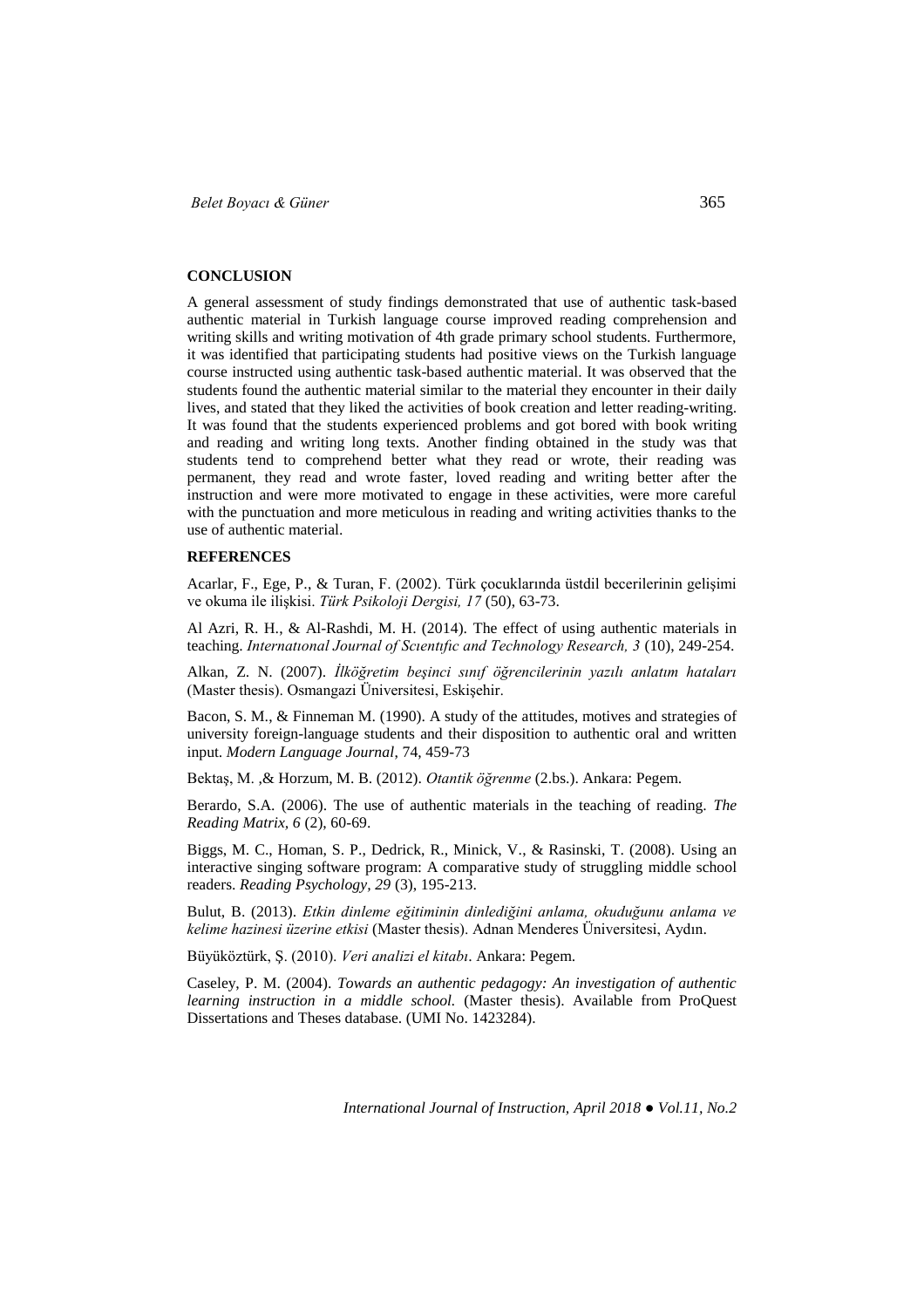Cholewinski, M. (2009). An Introduction to constructivism and authentic activity. *Journal of the School of Contemporary International Studies Nagoya University of Foreign Studies*, 5, 283-316.

Creswell, J. W. (2013). *Araştırma deseni: Nitel, nicel ve karma yöntem yaklaşımları*. (S. B. Demir, Çev.). Ankara: Eğiten Kitap.

Creswell, J. W., & Plano Clark, V. L. (2014). *Karma yöntem araştırmaları, tasarımı ve yürütülmesi (2. Baskıdan çeviri).* (Y. Dede ve S. B. Demir, Çev.). Ankara: Anı.

Dara, R. (2000). *Yazılı anlatıma giriş.* İstanbul: Asa Kitabevi.

Demirel, Ö., & Şahinel, M. (2006). *Türkçe ve sınıf öğretmenleri için Türkçe öğretimi* (7.bs.). Ankara: Pegem.

Doğan, Y. (2007). *İlköğretim ikinci kademede dil becerisi olarak dinlemeyi geliştirme çalışmaları* (Doctoral thesis). Gazi Üniversitesi, Ankara.

Doğan, Y. (2014). Yabancılara Türkçe kelime öğretiminde market broşürlerinden yararlanma. *Journal of Language and Linguistic Studies, 10* (1), 89-98.

Duke, N.K., Purcell- Gates V., Hall, L.A. & Tower, C. (2006). Authentic literacy activities for developing comprehension and writing. *The Reading Teacher, 60* (4), 344- 355.

Erdem, M. (2006). *The use of authentic reading materials to promote motivation*  (Master thesis). Gazi Üniversitesi, Ankara.

Gambrell, LB., Hughes, E.M., Calvert, L., Malloy, T.A., & Igo, B. (2011). Authentic reading, writting and discussion. *Elementary School Journal, 112* (2), 234-258.

Gilmore, A. (2011). "I prefer not text": Developing Japanese learners' communicative competence with authentic materials. *Language Learning, 61* (3), 786-819.

Guariento, W., & Morley, J. (2001). Text and task authenticity in the EFL classroom. *ELT Journal, 55* (4), 347-353.

Güneş, F. (2010). Öğrencilerde ekran okuma ve ekranik düşünme. *Mustafa Kemal Üniversitesi Sosyal Bilimler Enstitüsü Dergisi, 7* (14), 1-20.

Hanson-Smith, E. (2001). Computer assisted language learning. In Carter R & Nunan D (Eds.). *The Cambridge guide to teaching English to speakers of other languages* (p.109-110). Cambridge: Cambridge University Press.

Harmer, J. (1994). *The Practice of English language teaching*. London: Longman.

Herrington, J., Reeves, T.C. & Oliver, R. (2006). Authentic tasks online: A synergy among learner, task and technology. *Distance Education, 27* (2), 233-247.

Jacobson, E., Degener, S., & Purcell- Gates V. (2003). Creating authentic materials and activities for the adult literacy classroom: A handbook for practitioners. Retrieved 01 July, 2014 from<http://www.ncsall.net/fileadmin/resources/teach/jacobson.pdf>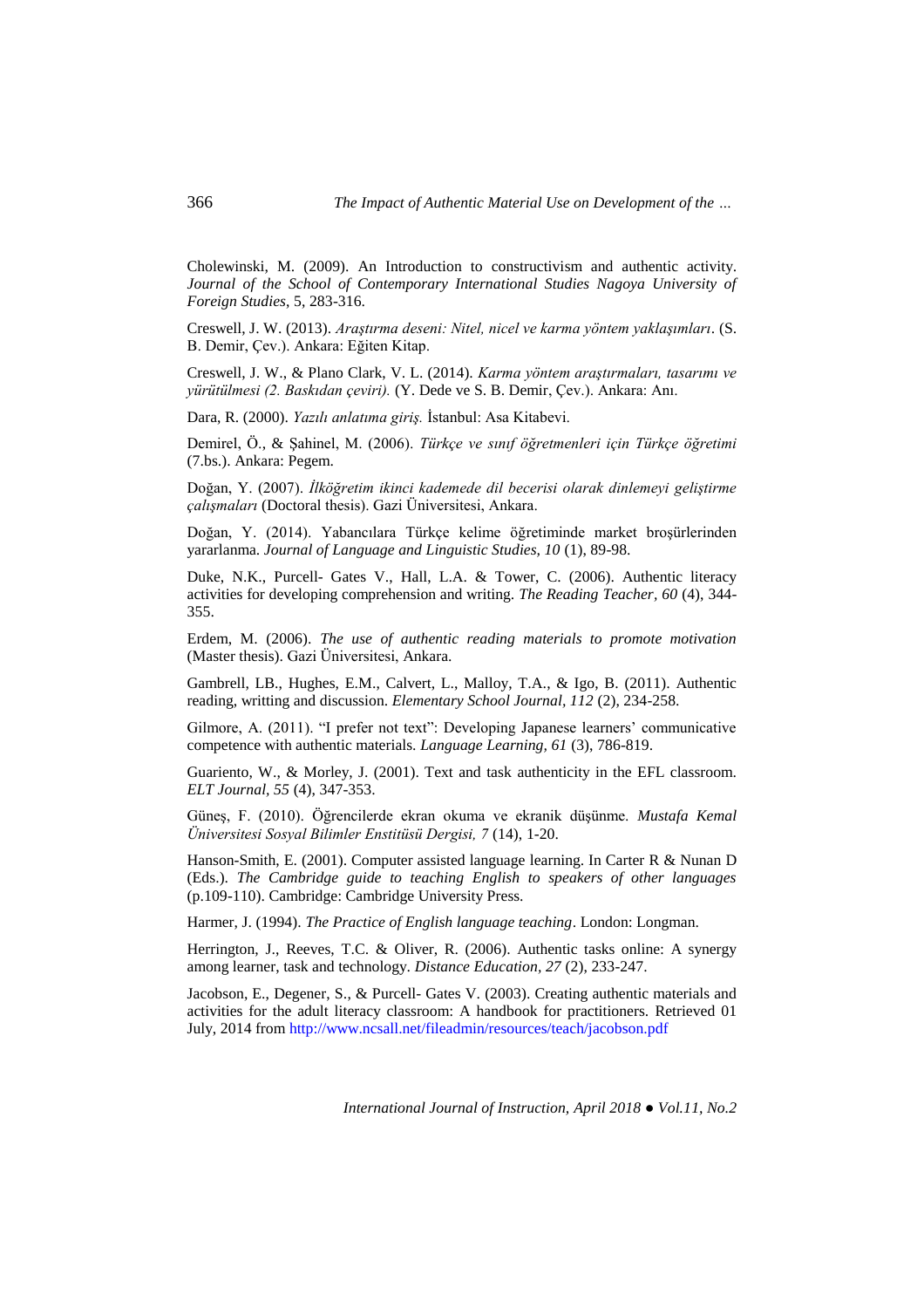Karadağ, R., & Kayabaşı, B. (2011). Yazılı anlatım becerilerinin geliştirilmesinde okuma metinleri olarak gazete köşe yazılarının kullanılması. *Turkish Studies, 6* (3), 989- 1010.

Kendall, M.G., & Babington, S. (1939). The problem of m rankings. *The Annals of Mathematical Statistics, 10* (3), 275-287.

Lee, Y. W. (1995). Authenticity revisited: Text authenticity and learner authenticity. *ELT Journal, 49* (4), 323-328.

Lincoln, Y. S., & Guba, E.G. (1985). *Naturalistic inquiry*. Beverly Hills, California: Sage Publications.

Masood, A. (2013). Exploiting authentic materials for developing writing skills at secondary level–an experimental study. *Journal for the Study of English Linguistics, 1*(1), 21-71.

Oura, G. K. (2001). Authentic task-based materials: Bringing the real world into the classroom. *Sophia Junior College Faculty Bulletin*, 21, 65-84.

Öztürk, E. (2013). Assessment of writing motivations and activities of the 4th grade primary school students*. International Journal of Academic Research, 5* (4), 293-299.

Peacock, M. (1997). The effect of authentic materials on the motivation of EFL learners. *ELT Journal, 51* (2), 144-156.

Sabet, M. K., & Mahsefat, H. (2012). The impact of authentic listening materials on elementary EFL learners' listening skills. *International Journal of Applied Linguistics & English Literature, 1* (4), 216-229.

Siegel, M. (2006). Rereading the signs: Multimodal transformations in the field of literacy education. *Language Arts, 84* (1), 65-77.

Stadler, A. (1980). Children of guest workers in Europe: Social and culturel needs in relation to library services. *Library Trends, 29* (2), 325-334.

Tabachnick, B. G., & Fidell, L. S. (2000). *Using multivariate statistics* (4th ed.). New York: Allyn and Bacon.

Tüzel, S. (2013). Çok katmanlı okuryazarlık öğretimine ilişkin Türkçe öğretmen adaylarının görüşlerinin incelenmesi. *Eğitimde Kuram ve Uygulama, 9* (2), 133-151.

Uluğ, F. (2000). *Okulda başarı* (7. Baskı). İstanbul: Remzi Kitabevi.

Uysal, M. E. (2009). *İlköğretim Türkçe dersinde işbirlikli öğrenmenin erişi, eleştirel düşünce ve yaratıcılık becerilerine etkisi* (Doctoral thesis). Dokuz Eylül Üniversitesi, İzmir.

Ünlüer, G., & Yaşar, Ş. (2012). Sosyal bilgiler dersinde gazete kullanımına ilişkin öğrenci görüşleri. *Eskişehir Osmangazi Üniversitesi Sosyal Bilimler Dergisi, 13* (1), 43- 57.